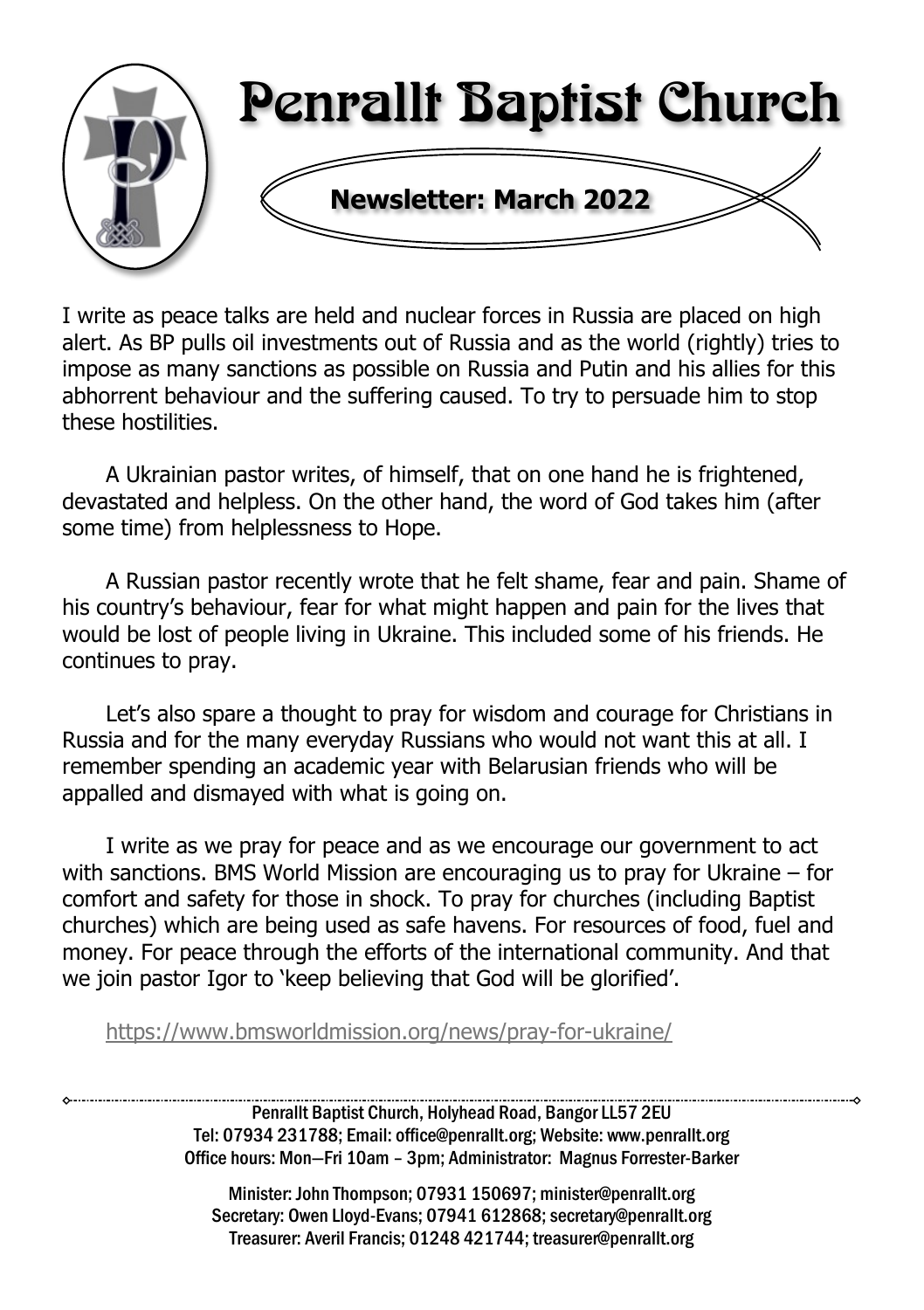In the words of the David Smyth from the Evangelical Alliance, "We pray for powerful words and miraculous actions – for de-escalation, peace and justice, repentance and restoration... We pray that the name of God would not be invoked in destructive nationalistic ways… We remember how Jesus spoke to heal the sick, calm the storm and raise the dead."

Help Lord, we pray. In the name of Jesus.

Exodus 34v6: "The LORD, the LORD, the compassionate and gracious God, slow to anger, abounding in love and faithfulness."

Blessings,

John

#### Please pray for...

- Ukraine.
- The NWBA Ministers' conference, Monday 7<sup>th</sup> to Wednesday 9<sup>th</sup> March.
- $\bullet$  The deacons' meeting on 16<sup>th</sup> March.
- Alpha, especially the Holy Spirit away day on Saturday 19th March.
- Anything/everything else mentioned in this newsletter.

#### **Children's Birthdays in March**

15<sup>th</sup>: John Brindlev

#### **Church Office**

The church administrator, Magnus, can be contacted on [office@penrallt.org](mailto:office@penrallt.org) or 07934 231788 during the church office opening hours (10am – 4pm Monday to Friday, except Bank Holidays). NB Magnus is still working largely from home at the moment, but the office hours still apply. He will be taking some time off over the coming months, mostly on Wednesday afternoons.

**Deadline for next month's newsletter: Sunday 20th March** Please send information to Magnus [\(office@penrallt.org\)](mailto:office@penrallt.org). All items should be submitted by email as early as possible.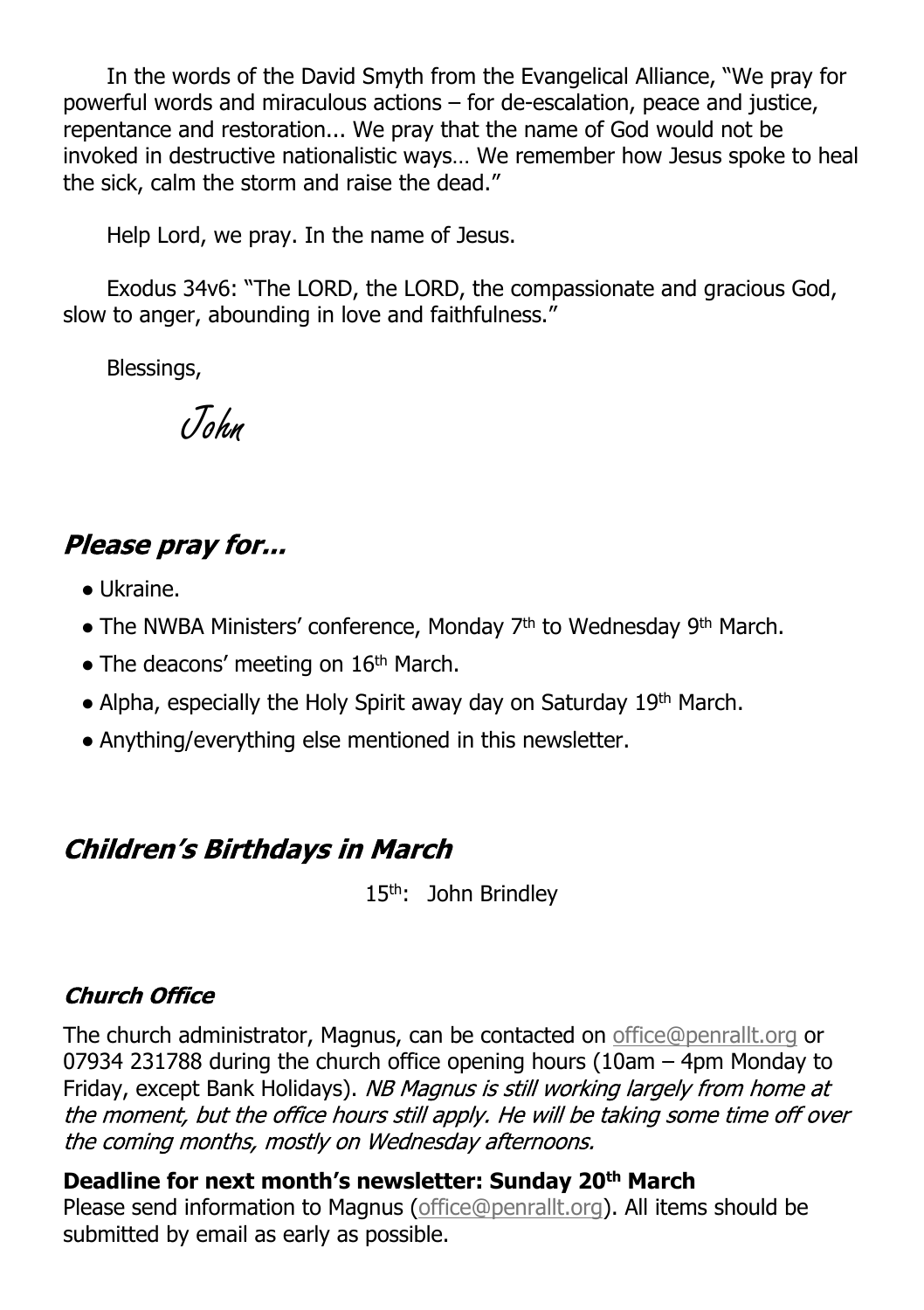#### **Services This Month**

Our services at the moment are all in a hybrid format, with a congregation in the building and others joining us on Zoom, except where otherwise noted. It is not currently necessary to book places but please see the website for up to date information about services and Covid regulations (which are still liable to change at short notice). The link for the Zoom meeting and recordings of past services, where available, are also on the website.

Sunday services start at 10:30am. Children and young people go out part way through the service for Sunday school (Primary school / up to 11) or *Deeper* (Secondary school /  $11 - 17$ ); there are also crèche facilities available if you have very young children.

#### **Sunday 6th March**

Express Yourself: Let God use your abilities for his utmost glory. Matthew 25:14–30. Preacher: Ama Eyo.

#### **Sunday 13th March** (Baptismal service)

Preacher: John Thompson.

This service is due to include the baptism that was postponed from February. Please speak to John, our minister, if you are interested in being baptised at a future date.

#### **Sunday 20th March**

The Holy Spirit #2: Being filled with the Holy Spirit. Preacher: John Thompson.

**Sunday 27th March** (Mothering Sunday; All-Age Communion service) Preacher: John Thompson.

Communion will be served in a Covid-safe manner to those in the building. Those on Zoom will need bread and wine (or equivalent) to fully participate.

The sermon on 20<sup>th</sup> March is the second of a two-part miniseries, the first part of which was on 20<sup>th</sup> February. The other sermons this month are not part of a series. Recordings will be available on our website.

Prayer Meeting: Wednesday 9<sup>th</sup> March at 7:30pm in the chapel. We will focus on praying for ourselves as a church and as individuals to be filled with sacrificial love just like Christ (1 John 3:16 – "This is how we know what love is: Jesus Christ laid down his life for us. And we ought to lay down our lives for our brothers and sisters."). For details of our weekly Zoom prayer meetings, see Prayer Resources later in this newsletter.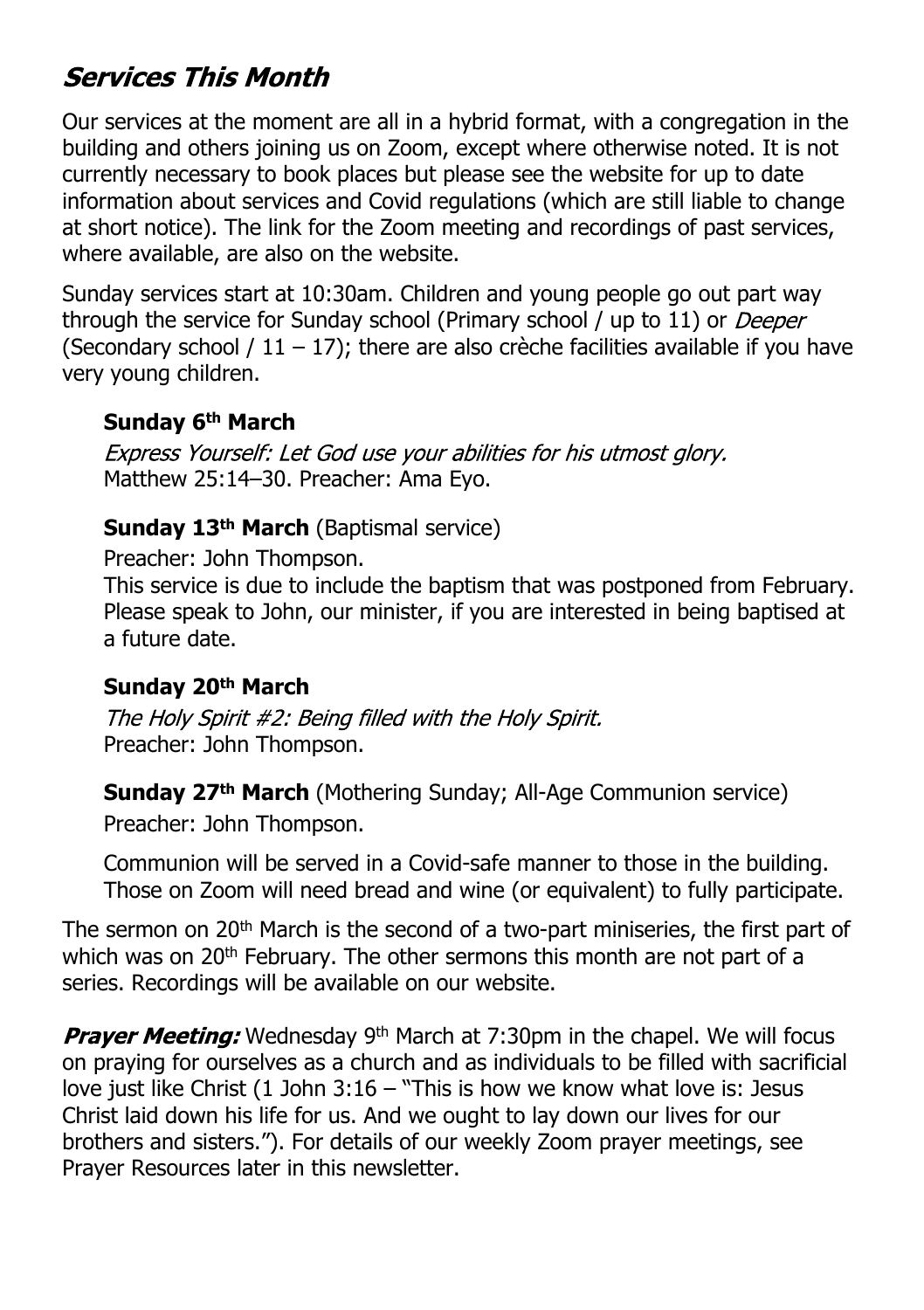### **◊ Alpha**

Our current Alpha course is running on Sunday evenings until around Easter. It is now too late for new guests to join this course but please keep praying for the guests and the team, especially for the Holy Spirit away day, which will be on Saturday 19<sup>th</sup> March. Please contact the church office if you would like to be informed when the next Alpha course is due to be running.

#### **◊ Baptist Leaders' Fellowship**

The next meeting of the Baptist Leaders' Fellowship is due to be a Zoom meeting on Friday 18th March with Glenn Marshall, a tutor at Northern Baptist College. Please contact the church office if you would like the Zoom details. Anyone in any role of leadership in any area of church life is welcome.

#### **◊ Building**

In line with current Covid regulations you don't need to book places for our services, sign in or wear a mask, but please be aware of the needs of others and keep an eye on our website services page [\(www.penrallt.org/services/index.php\)](https://www.penrallt.org/services/index.php) and notices around the building for updates to Covid regulations and recommendations. If you are coming to the church building during the week, please contact the office to check whether anyone is there.

# **◊ Church Fellowship Walk**

This month's walk, on Sunday 6th March at 1pm, will be to Aber Falls. Further details on the booking page: [https://www.eventbrite.co.uk/e/penrallt-fellowship](https://www.eventbrite.co.uk/e/penrallt-fellowship-walk-tickets-260614052647)[walk-tickets-260614052647](https://www.eventbrite.co.uk/e/penrallt-fellowship-walk-tickets-260614052647)

The April walk will be to Castell Aberlleiniog (near Penmon) on Sunday  $3<sup>rd</sup>$  April. See the booking page for more information: [https://www.eventbrite.co.uk/e/](https://www.eventbrite.co.uk/e/penrallt-fellowship-walk-april-2022-tickets-273862739827) [penrallt-fellowship-walk-april-2022-tickets-273862739827](https://www.eventbrite.co.uk/e/penrallt-fellowship-walk-april-2022-tickets-273862739827)

#### **◊ Foodbank**

Bangor Cathedral Foodbank is open 2 – 3pm every Monday, Wednesday and Friday, operating from Tŷ Deiniol (the Diocesan Centre) next to Bangor Cathedral. A referral from another service is normally required to access the foodbank but they are able to give people up to two emergency food parcels without a referral. To find out more please visit [www.bangorfoodbank.org](https://www.bangorfoodbank.org)

#### **◊ Giving**

At present we are not taking up an offering during our services but if you would like to give financially towards the work of Penrallt, our mission partners and other projects we support, there is now a donations box at the back of the chapel which you can use for that purpose. If you would like to explore other ways of giving to the work at Penrallt, please speak to Averil, our Treasurer, who will be able to advise [\(treasurer@penrallt.org](mailto:treasurer@penrallt.org)).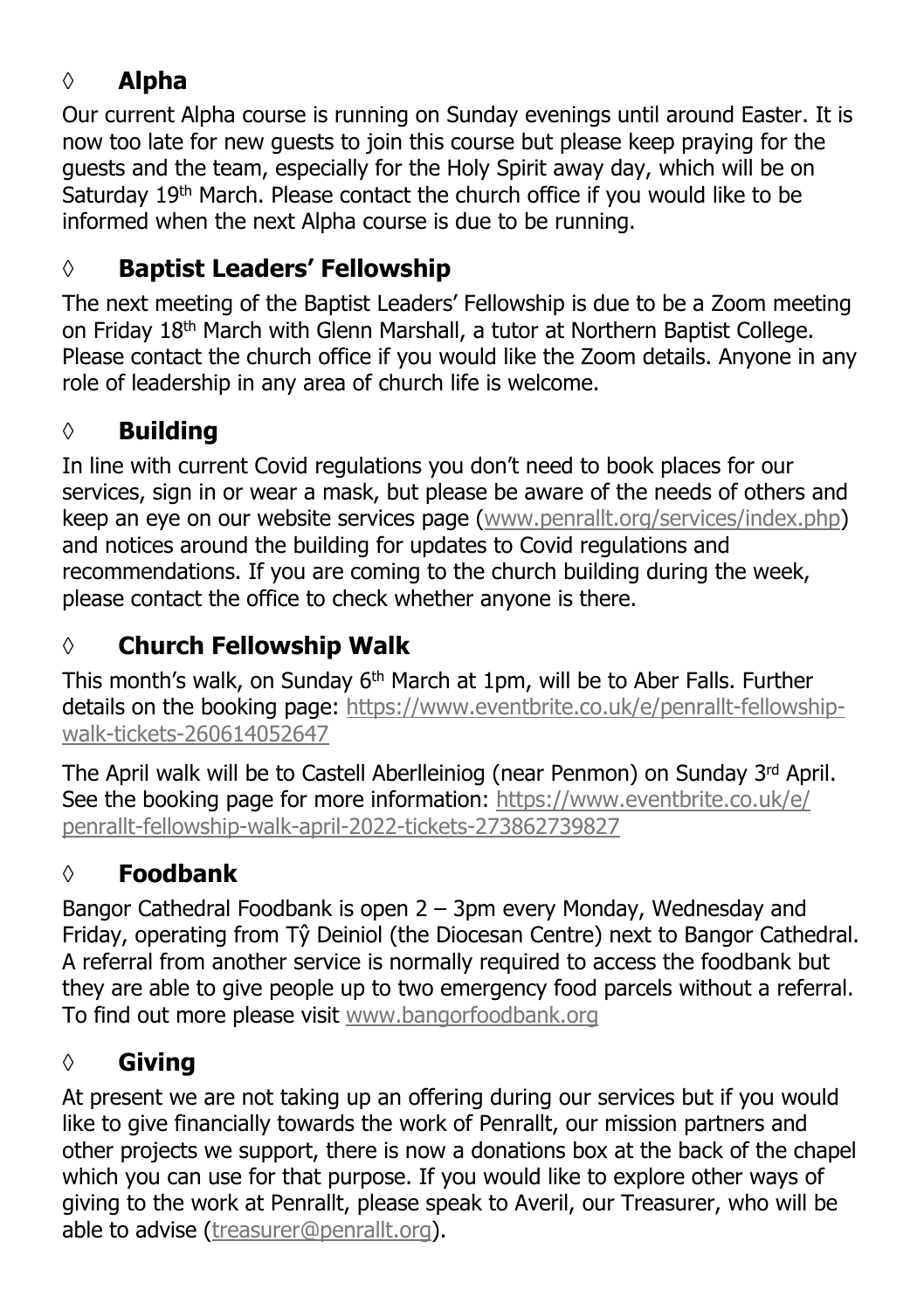### **◊ Hardship Fund**

The church has a small fund overseen by the minister to help people in need. If you find yourself in financial difficulty or know someone else that is struggling, please speak with Sarah Jackson ([sarah.jackson.home@gmail.com](mailto:sarah.jackson.home@gmail.com)) or John Thompson ([minister@penrallt.org\)](mailto:minister@penrallt.org) in confidence. And if you are in a position to add to the hardship fund, please speak to Averil Francis ([treasurer@penrallt.org\)](mailto:treasurer@penrallt.org).

#### **◊ Homegroups / Contact, Care & Prayer**

We encourage you to join one of our homegroups if you are not already in one. as they are invaluable in helping us to deepen our relationship with the Lord and with one another. Many of the groups are now meeting in person again, though some still meet on Zoom and other online platforms or in a mixed format. There are groups on Monday, Tuesday and Thursday evenings and on Tuesday and Friday mornings (most groups meet weekly). Contact the church office to find out more or be put in touch with a group.

We also have contact, care and prayer groups to enable people to stay connected and receive prayer support even if they are not in a homegroup; these groups do not meet together but each one has a designated person to contact the other group members regularly. Once again, please contact the church office if you are not part of a contact, care & prayer group or a homegroup and would like to be.

#### **◊ Knitter Wanted**

Andrew March is looking for somebody to knit a replacement for a much loved and well-worn pullover. If you are interested please speak to Andrew directly or contact the church office.

#### **◊ Passion Play: Volunteers Needed**

Cytûn Bangor [\(https://www.bangorcytun.org/](https://www.bangorcytun.org/)) are hoping to present a passion play on the streets of Bangor on Good Friday but need more actors to make this happen. There are opportunities for major roles and for bit parts in the crowd. Please contact the church office if you can help or want to know more.

#### **◊ Pastoral Help**

If you have issues of concern about your own or someone else's welfare, please contact a member of the Pastoral Care team: Magnus Forrester-Barker (07890 109645); Geoff Moore (01248 410582); Gwen Hicks (01248 353648); Monica Morris (01407 840439), Abi Penney (07776 270399); John Thompson (07931 150697).

#### **◊ Penrallt on Facebook and YouTube**

We have three Facebook groups:

• Penrallt ([www.facebook.com/groups/2402772192](https://www.facebook.com/groups/2402772192)) a general group for information and social interaction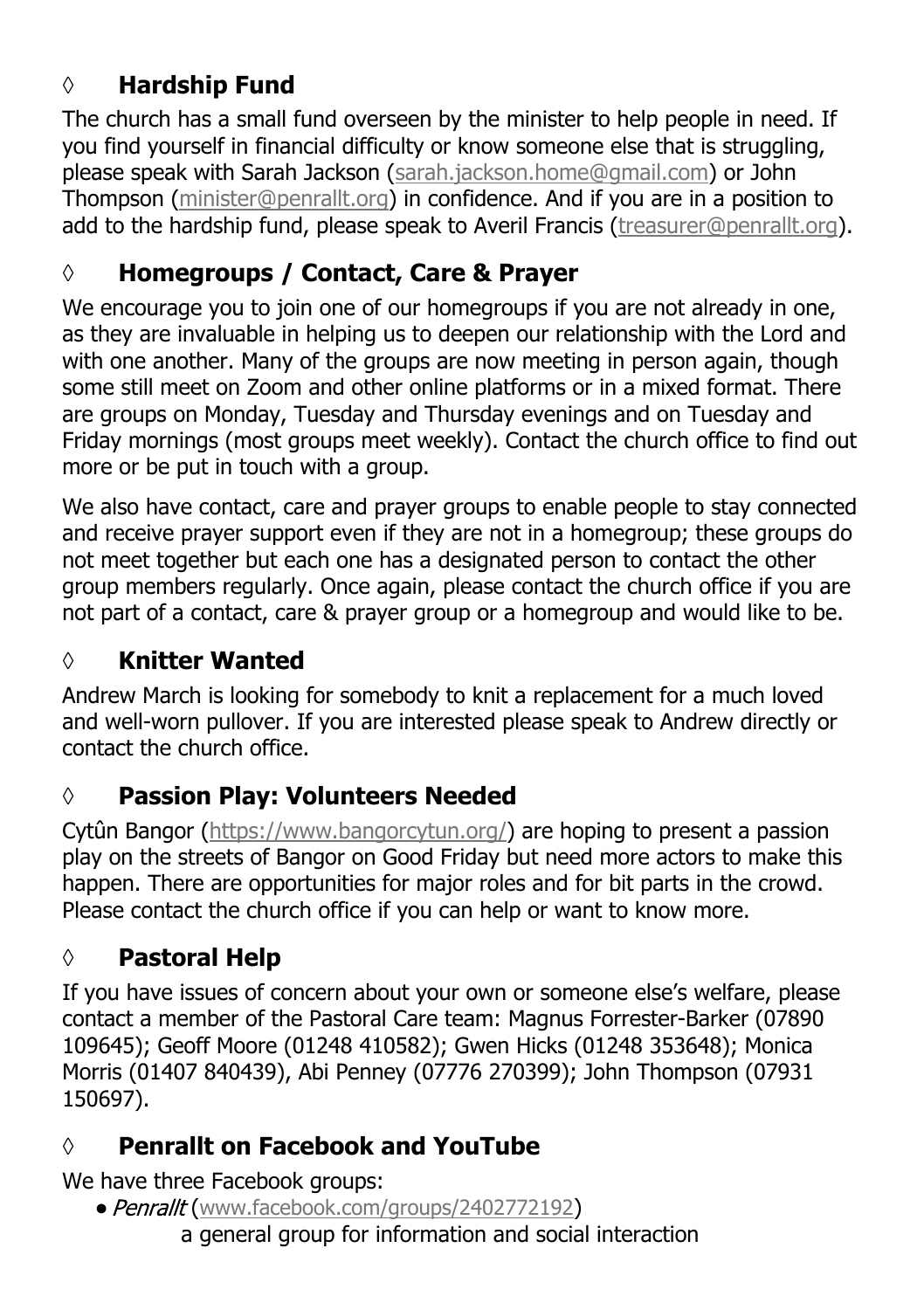- Penrallt Prayer Point ([www.facebook.com/groups/302627593231755](https://www.facebook.com/groups/302627593231755)) a private group (as defined by Facebook, i.e. request to join) specifically to share prayer requests and encouragements
- Penrallt Student Fellowship ([www.facebook.com/groups/195300234272943](https://www.facebook.com/groups/195300234272943))

#### We also have a YouTube channel and a Facebook page (both called Penrallt Baptist Church), as well as another Facebook page for our young people:

- [www.youtube.com/channel/UCwK0\\_lPqAVqGKwQREg6JhHg](https://www.youtube.com/channel/UCwK0_lPqAVqGKwQREg6JhHg)
- [www.facebook.com/penralltbc](https://www.facebook.com/penralltbc)
- [www.facebook.com/penralltyouth](https://www.facebook.com/penralltyouth)

### **◊ Prayer Resources**

Send prayer requests, thanksgivings and testimonies to our email prayer diary via office@penrallt.org – email this address, too, to subscribe to the prayer diary, which goes out every week (usually on Mondays). We also have a Facebook prayer group (see above), which allows more interactive sharing of prayer requests and updates. To meet and pray with others, you are welcome to join our weekly Zoom prayer meetings on **Wednesdays at 11:30am** and **Saturdays at 8:30am**; please contact the church office if you need the connection details for either meeting (which are also posted in the prayer diary every week). We also have a monthly prayer meeting in the church building. This month's meeting will be on **Wednesday 9th March** in the chapel (see Services on p3).

# **◊ Safeguarding Training**

We are running safeguarding courses on Saturday 5<sup>th</sup> March (level 2 in the morning and level 3 in the afternoon). Those who need the training have already been invited, but please speak to Wendy Lemon if you would like to know more or if you think should do the course but did not receive an invite.

# **◊ Students**

We are delighted to announce that Becca Williams (our youth worker) has now been appointed as our new student co-ordinator too. Please pray for Becca and our students.

Students are encouraged to take part in church activities and join a homegroup. For more information about student activities, please contact Becca on [students@penrallt.org](mailto:students@penrallt.org) or see our [Penrallt Student Fellowship](https://www.facebook.com/groups/195300234272943) Facebook group.

# **◊ Women's Fellowship**

Averil, Ellie & Lesley write: "For some time, people have been asking for a ladies fellowship where we can meet each other once a month over coffee, have speakers etc. We are inviting all ladies to join us on Saturday 12<sup>th</sup> March between 10:30am and 12 noon in the Canolfan, where we can discuss and plan a programme to suit everyone. We look forward to seeing you there."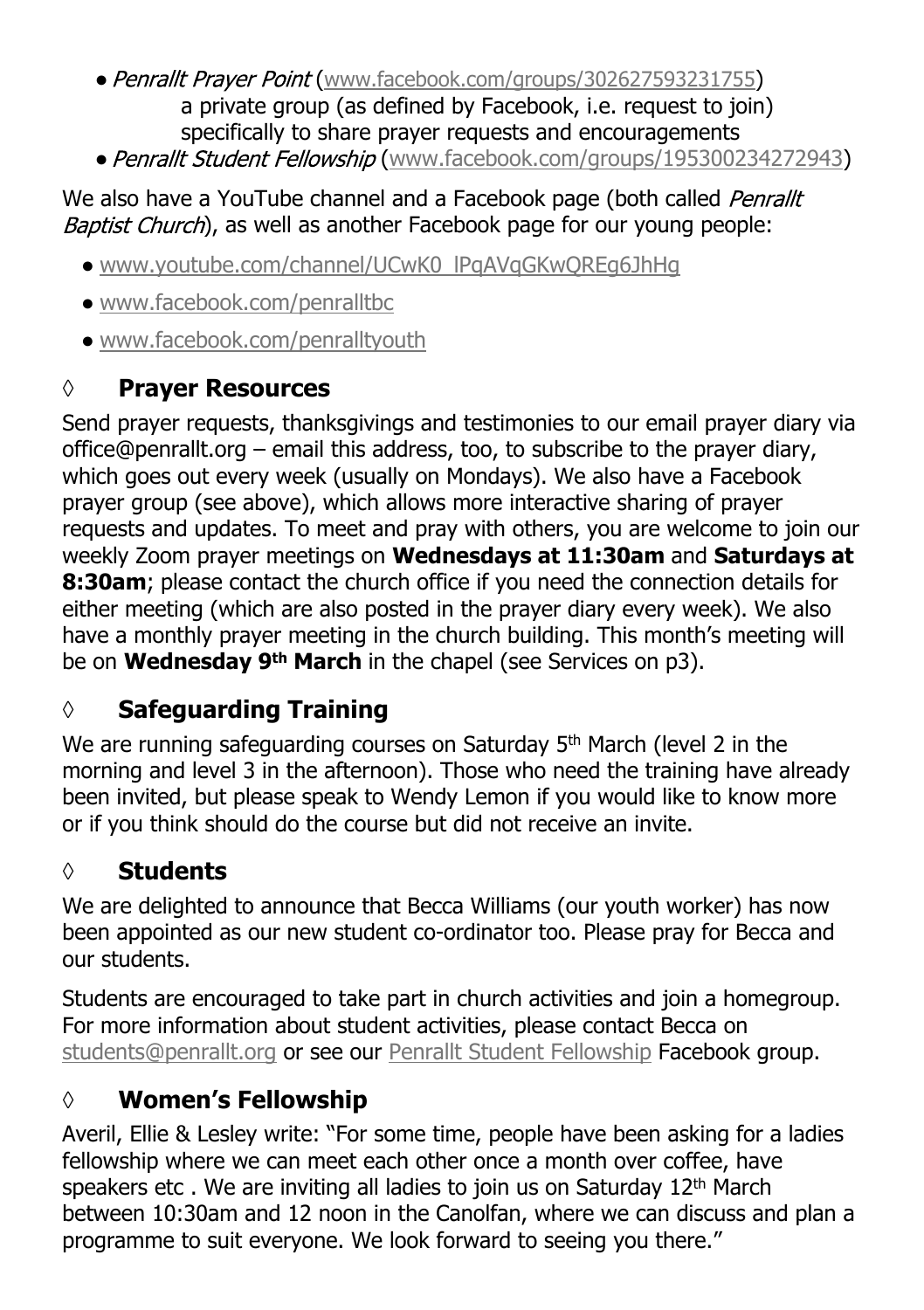[For those who are new to Penrallt, the Canolfan is our community centre, based around the rear hall where we have tea and coffee after services.]

#### **World Day of Prayer: Friday 4th March** *◊*

This year's World Day of Prayer uses material prepared by Christian women of England, Wales and Northern Ireland on the theme I know the plans I have for vou (Jeremiah 29:11). There will be a service in Welsh at Bangor Cathedral starting at 11am and a service in English at Penrallt, starting at 2pm; the latter will be simultaneously broadcast on Zoom – see our website for the link.

#### **◊ Youth: Ignite and Deeper**

Our youth activities are based around a Thursday night group called *Ignite* (usually meeting in the Canolfan at 7pm) and a Sunday morning group called Deeper (taking place during our morning services). Ignite is open to all, and is a social evening with games and activities; new invite flyers are now available please take some to give to friends and family aged 11–18. Deeper, on Sundays, has opportunity to find out more about the Christian faith. Further details can be found on our youth website, [www.penralltyouth.org](https://www.penralltyouth.org/), as well as our Penrallt Youth [Facebook page](https://www.facebook.com/penralltyouth) and [Instagram group](https://www.instagram.com/penralltyouth/). Contact our youth worker, Becca [\(youth@penrallt.org\)](mailto:youth@penrallt.org), for more information.

Becca is looking for complete games in good condition to add to the youth / church board game collection for Ignite, work with students and other activities. Please email her at [youth@penrallt.org](mailto:youth@penrallt.org) if you have any you would like to donate. They already have a few games so it would be worth checking if they already have ones you are planning to donate.

*Focus on…*

# **Claire Bedford**

# **Serving with BMS in Chad**

Claire Bedford has been in N'Djamena in Chad, West Africa since January 2016, following a year of French language study in France. Claire is working for BMS at Guinebor II hospital.

In the UK Claire worked as a hospital pharmacist and latterly as a prescribing advisor for GP practices. Claire's role in Chad is to continue the development of the pharmacy service at Guinebor II hospital. As well as having supervisory oversight of the pharmacy and the lab, Claire has been doing some administrative tasks alongside the Chadian administrator and other long-term mission workers.